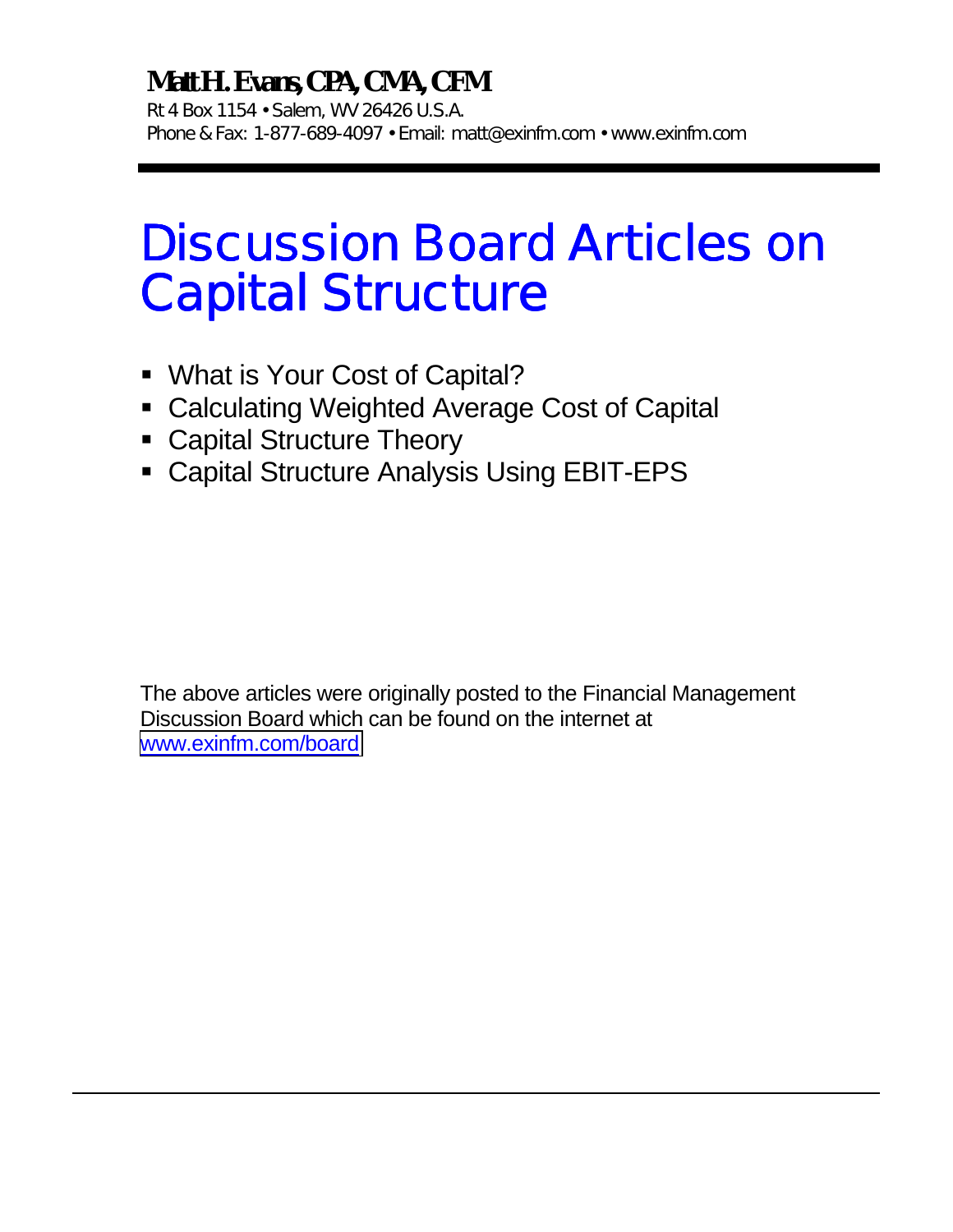### **What is Your Cost of Capital?**

There is a cost of doing business that must serve as your benchmark for how you invest in long-term assets. This costs is called *Cost of Capital*. Cost of Capital is the rate you pay to those who lend or invest money into your business. You can think of Cost of Capital as the rate of return investors require for incurring risk whenever they give you money. Cost of Capital applies to long-term funding of assets as opposed to short-term funding of working capital.

Why is Cost of Capital so important? Well, you have to earn an overall rate of return on your assets that is higher than your cost of capital. If not, you end-up destroying value. So how do you calculate Cost of Capital? The most popular approach is called the Capital Asset Pricing Model or CAPM. CAPM estimates your cost of equity by taking a risk free rate and adjusting it by risks that are unique to your company or industry. Long-term government bonds are often used to estimate risk free rates while overall market premiums run around 6%.

CAPM is not perfect since it has many unrealistic assumptions and variations in estimates. For example, sources (Bloomberg, S & P, etc.) for reporting market risks of specific companies provide very different estimates. Additionally you might find simple estimates are just as accurate as CAPM. For example, simply adding 3% to your cost of debt may provide a reasonably accurate estimate of your cost of capital. You can also look at companies that are very similar to your company. In any event, you need to calculate your cost of capital since it is an extremely important component in financial management decision making.

- Matt H. Evans, [www.exinfm.com](http://www.exinfm.com/)

# **Calculating Weighted Average Cost of Capital**

Weighted Average Cost of Capital (WACC) is the overall costs of capital. WACC is based on your current capital structure. Market values are used to assign weights to different components of capital. It should be noted that market weights are preferred over book value weights since market values more closely reflect how you raise your capital. Market weights are calculated by simply dividing the market value for each component by the sum of market values for all components. The following example illustrates how you calculate weighted average cost of capital:

Current Capital Structure consists three components:

Long-term Debt (10 year A Bonds) with a book value of \$ 400,000 and a cost of capital of 6.0%. Common Stock with a book value of \$ 200,000 and a cost of capital of 18.0%. Retained Earnings with a book value of \$ 50,000 and a cost of capital of 16.0%.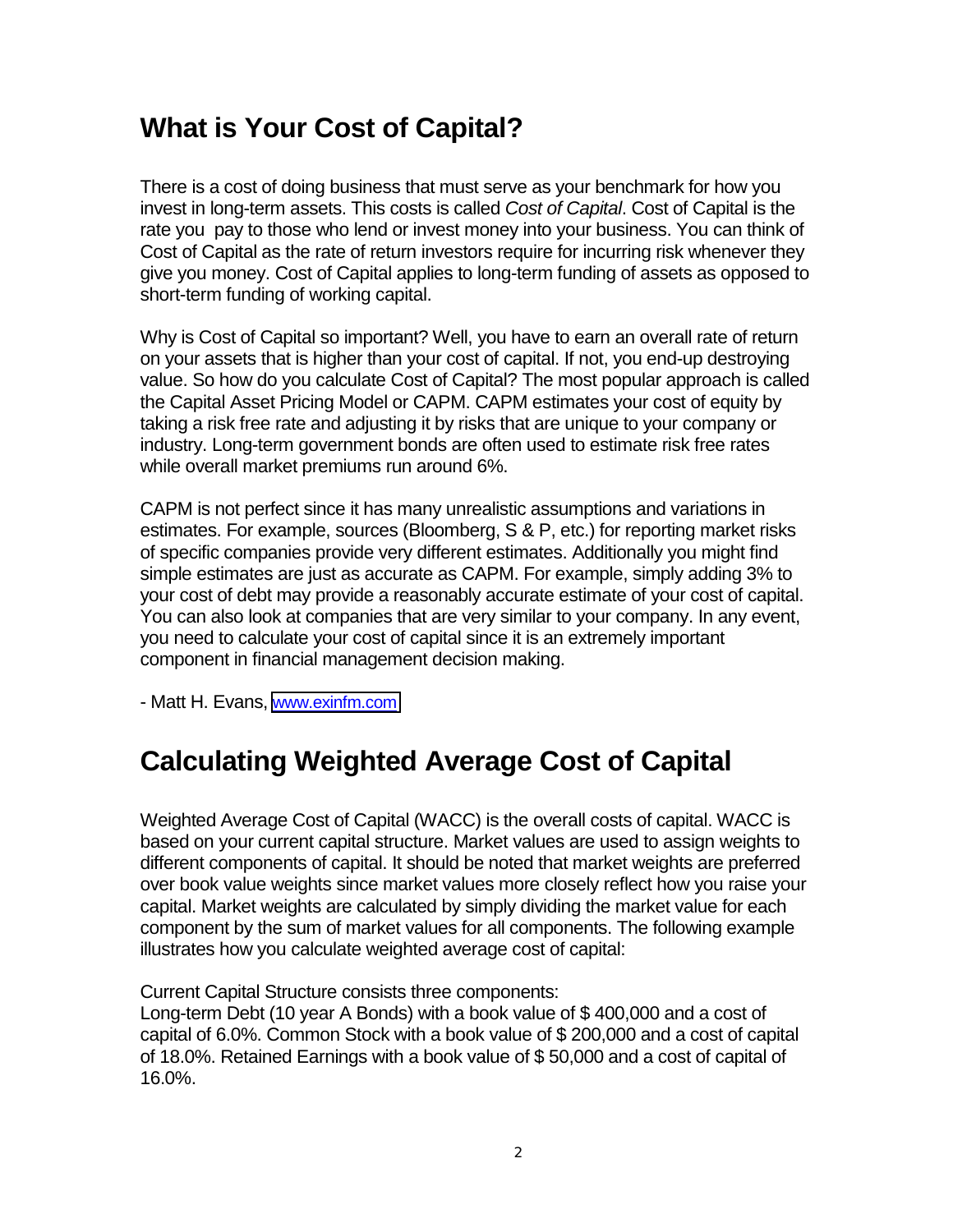- 1. Determine Market Values for Capital Components. 10-Year grade A bonds are selling for \$ 1,150 per bond and the common stock is selling for \$ 40.00 per share. Assume we have 500 bonds outstanding and 15,000 shares of stock outstanding. Market Value for Debt is \$ 575,000 (\$ 1,150 x 500) and Market Value for Stock is \$ 600,000 (\$ 40.00 x 15,000).
- 2. Allocate the Equity Market Value between Common Stock and Retained Earnings based on book values. Common Stock =  $$480,000$  ( $$200,000$  /  $$$ 250,000 x \$ 600,000). Retained Earnings = \$ 120,000 (\$ 50,000 / \$ 250,000 x \$ 600,000).
- 3. Calculate the WACC using market weights:

The Debt (Bonds) has a market weight of .49 (\$ 575,000 / \$ 1,175,000) x .06 cost of capital = .029. Stock has a market weight of .41 (\$ 480,000 / \$ 1,175,000) x .18 cost of capital = .074. Finally, Retained Earnings has a market weight of .10 (\$ 120,000 / \$ 1,175,000) x .16 cost of capital = .016. This gives us a Weighted Average Cost of Capital of .119 or 11.9% (.029 + .074 + .016).

- Matt H. Evans, [www.exinfm.com](http://www.exinfm.com/)

#### **Capital Structure Theory**

The theory behind capital structure is to find the right mix of long-term funds that minimizes the costs of capital and maximizes the value of the organization. This ideal mix is called the optimal capital structure. It can be argued that an optimal capital structure really doesn't exist since changing the mix of capital will not change values.

However, four approaches can be used to find the optimal capital structure. They are Net Operating Income (NOI), Net Income (NI), Traditional, and Modigliani-Miller. It should be noted that all of these approaches assumes no income taxes exists, all residual earnings are distributed as dividends, and operating risks remain consistent.

The NOI approach holds that costs of capital is relatively the same regardless of the degree of leverage. The NI approach takes the opposite view; costs of capital and market values of companies are affected by the use of leverage. The Traditional Approach is a mix of both the NOI approach and the NI approach. Finally, the Modigliani-Miller view is that costs of capital and market values are independent of your capital structure. In practice, there are lots of factors that influence capital structure. They include growth in sales, asset composition, risk attitudes within the organization, etc. The best approach seems to be to focus on a range of capital structures in managing the organization.

- Matt H. Evans, [www.exinfm.com](http://www.exinfm.com/)